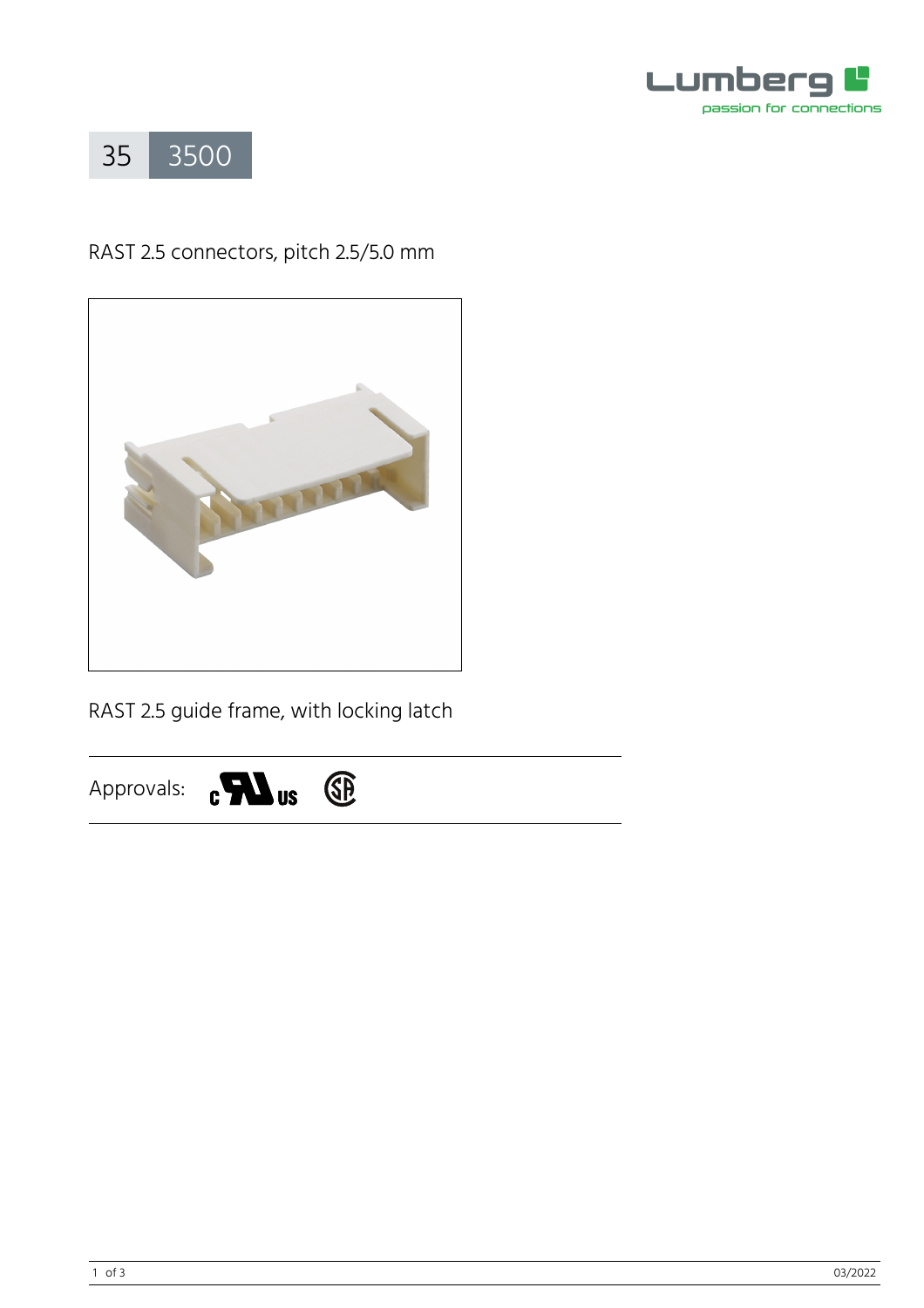

35 [3500](https://www.lumberg.com/en/products/product/3500)









## \*a test hole

- \*b keying
- \*c example for printed circuit board layout
- \*d positions of additional locking windows (see table of dimensions)

### Environmental conditions

| Temperature range                                                                             | $-40 °C/+130 °C1$ |  |  |  |
|-----------------------------------------------------------------------------------------------|-------------------|--|--|--|
| <sup>1</sup> upper limit temperature (insulating body) RTI (electrical) of the UL Yellow Card |                   |  |  |  |

#### Materials

Component PBT GF, V-0 according to UL94

# Mechanical data

Locking on **printed circuit board 1.5** ± 0.14 mm Keying proposals [at www.lumberg.com](https://downloads.lumberg.com/kodiervorschlaege/3500%20kodierungen.pdf)  $\sigma$ 

## Associated products

| Accessories  |            |                |
|--------------|------------|----------------|
| Z 351700     | ₫ 351800   | $C = 3521$     |
| $C = 3521$   | $C$ 3521-2 | $C$ 3521-2     |
| $C = 352100$ | ේ 352100   | $C = 3523$     |
| $C = 3523$   | $C$ 3523-2 | $C = 3523 - 2$ |
| $C = 352300$ | ₫ 352300   | <b>C</b> 3570  |
| $C = 3570$   |            |                |